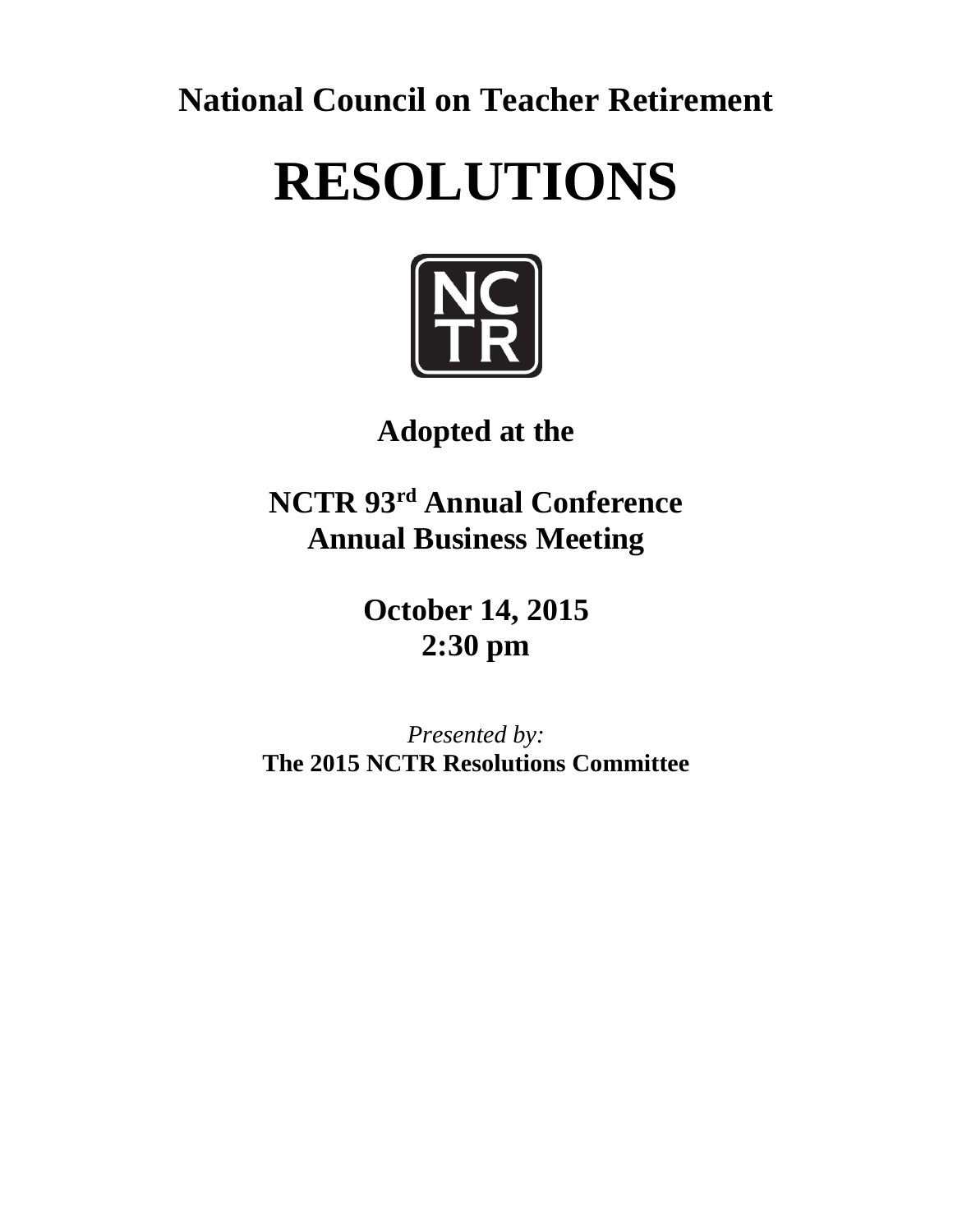# **TABLE OF CONTENTS**

#### **In Memoriam**

| Submitted by: The Executive Committee of the<br>National Council on Teacher Retirement |  |
|----------------------------------------------------------------------------------------|--|
| Submitted by: Colorado Public Employees' Retirement Association                        |  |
| <b>In Appreciation</b>                                                                 |  |
| Submitted by: Teachers' Retirement System of the City of New York                      |  |
| Submitted by: Teachers' Retirement Systems of Louisiana                                |  |
| Submitted by: ERFC-Fairfax County                                                      |  |
| Submitted by: Arkansas Teacher Retirement System                                       |  |
| Submitted by: Minnesota Teachers Retirement Association                                |  |
| Submitted by: Minnesota Teachers Retirement Association                                |  |
| Submitted by: Minnesota Teachers Retirement Association                                |  |
| Submitted by: Minnesota Teachers Retirement Association                                |  |
| Submitted by: Teachers' Retirement System of Louisiana                                 |  |
| Submitted by: Omaha School Employees' Retirement System                                |  |
| Submitted by: Omaha School Employees' Retirement System                                |  |

#### **Policy**

| National Council on Teacher Retirement Governance Resolution18 |  |
|----------------------------------------------------------------|--|
| Submitted by: The Executive Committee of the                   |  |
| National Council on Teacher Retirement                         |  |

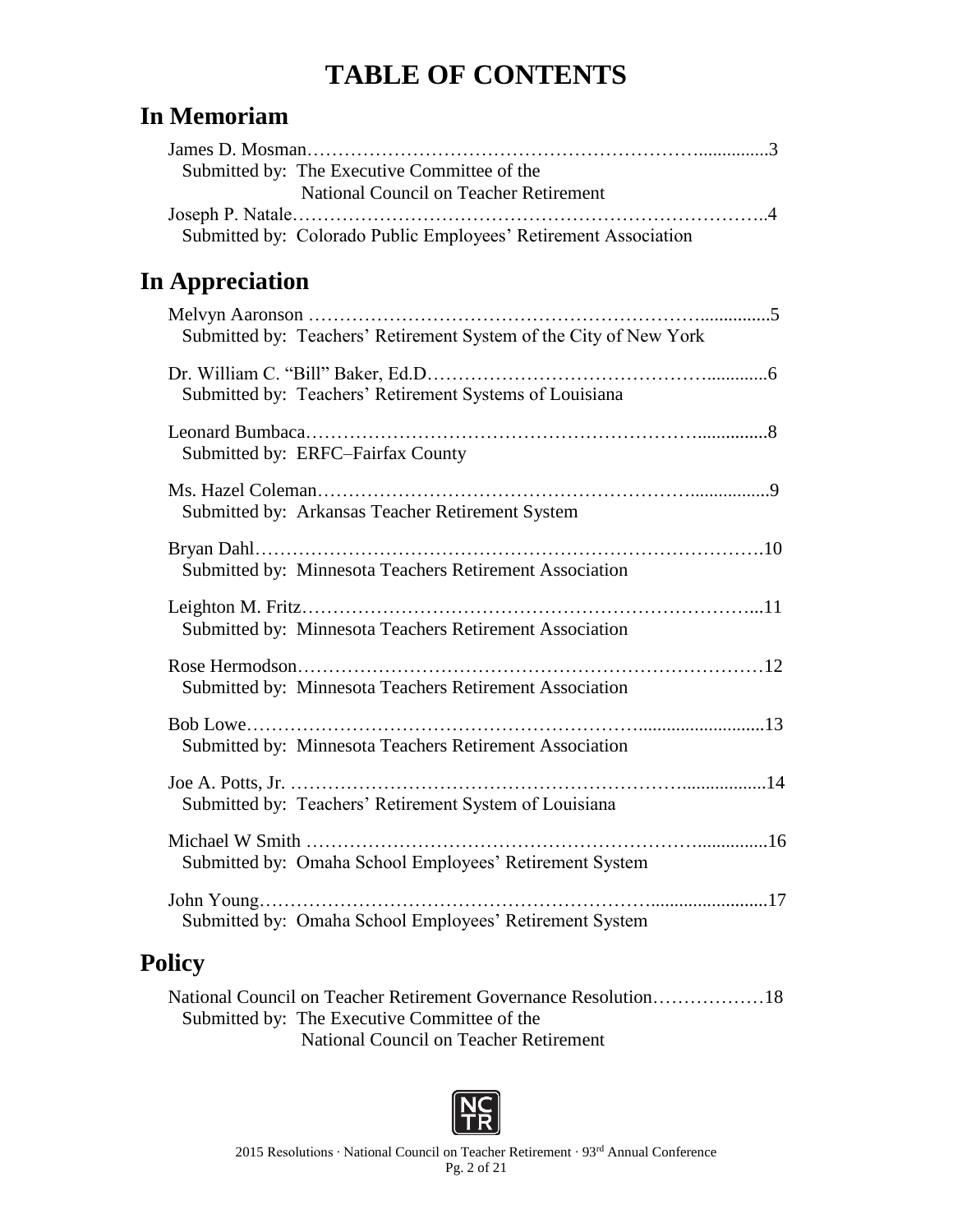## **IN MEMORIAM JAMES D. MOSMAN**

**WHEREAS**, James D. Mosman (Jim), Retired Executive Director of the National Council on Teacher Retirement (NCTR), passed away on November 4, 2014; and

**WHEREAS**, Mr. Mosman served as NCTR's Executive Director from January 2002 until his retirement in 2012 and had served as the Chief Executive Officer of the California State Teachers' Retirement System from 1988 to 2001; and

**WHEREAS**, Under the attentive, dynamic, and innovative leadership of Mr. Mosman, NCTR constantly expanded and improved its legislative agendas and its educational programs for system directors and trustees; and

**WHEREAS**, Mr. Mosman was instrumental in the formation of the National Institute on Retirement Security (NIRS) and remained actively involved in the vital issues being addressed by NIRS; and

**WHEREAS**, Mr. Mosman encouraged and promoted the involvement of system trustees in the activities of NCTR, as well as their representation on NCTR's Executive Committee; and

**WHEREAS**, Mr. Mosman was a highly regarded mentor to many and a highly cherished friend to all; now, therefore, be it

**RESOLVED**, that on this fourteenth day of October 2015, the National Council on Teacher Retirement, with a deep sense of loss, fondly remembers Jim Mosman and his tireless efforts to protect and enhance the retirement security of teachers and all public employees, and extends its sympathy to his wife Caroline Cabias and his daughter Alisa Mosman; and be it further

**RESOLVED**, that a copy of this Resolution be presented to the wife and daughter of James D. Mosman and be included in the proceedings of the 93rd Annual Conference of the National Council on Teacher Retirement, 2015.

Submitted by: The Executive Committee of the National Council on Teacher Retirement

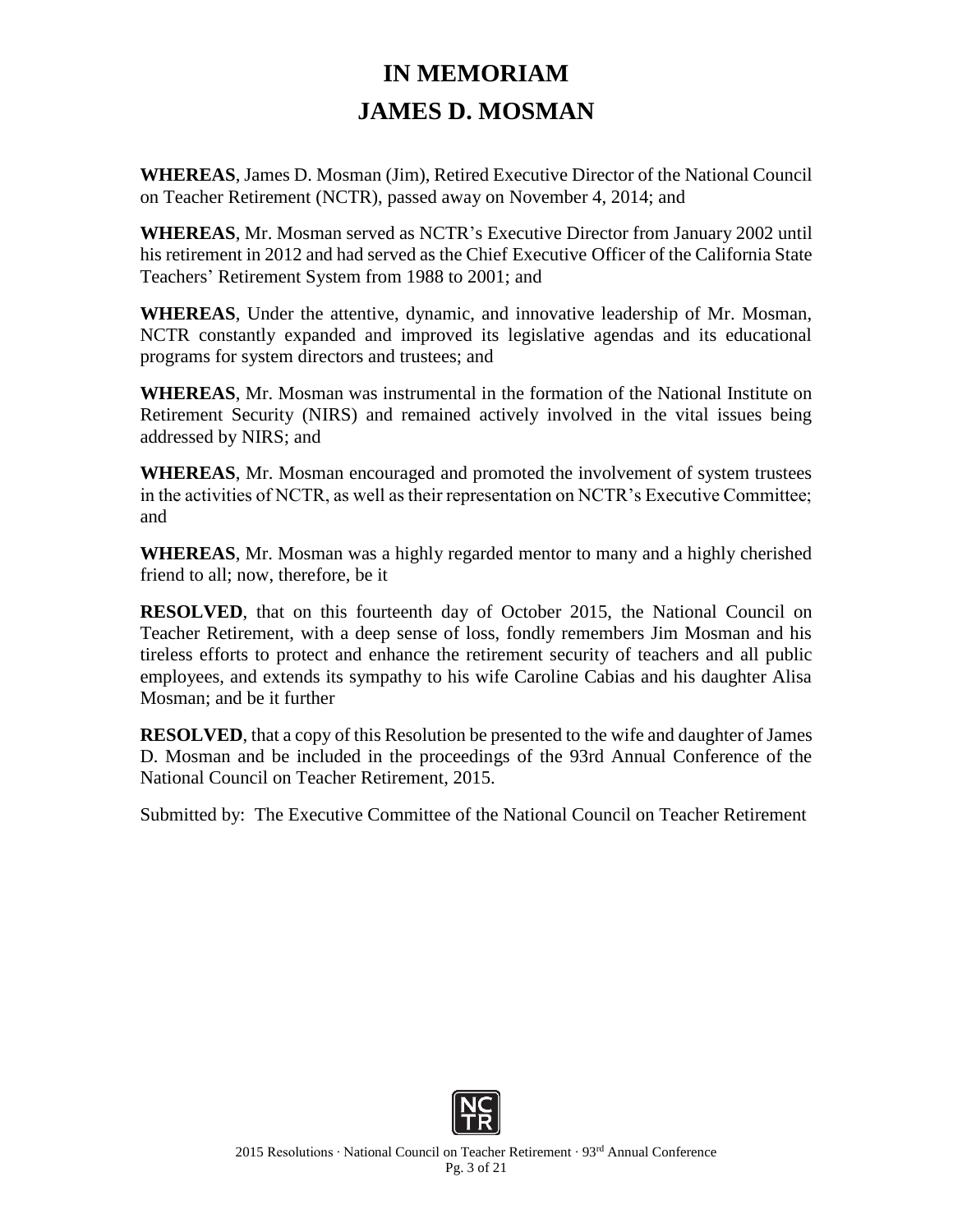# **IN MEMORIAM JOSEPH P. NATALE**

**WHEREAS**, Joseph P. Natale, former Colorado PERA Executive Secretary, passed away on August 3, 2015, at the age of 92; and

**WHEREAS**, Joe had exemplary academic credentials preparing him for his life-long career in public service, earning degrees in management and government from the University of Denver, and completing graduate work in business at Harvard University, the University of California, and Stanford University; and

**WHEREAS**, Joe built a solid foundation in leadership serving our country in the United States Navy during World War II; and

**WHEREAS**, Joe joined PERA as Assistant Executive Secretary in 1964 and served in that role for 13 years; and

**WHEREAS**, Joe became PERA's third Executive Secretary in 1977 and led PERA until his retirement in 1984; and

**WHEREAS**, when Joe retired in 1984, PERA had nearly 100,000 active members, 24,000 retirees, and \$4 billion in assets; and

**WHEREAS**, during Joe's tenure, PERA began the development of a retiree health care program and sought legislation to add a 401(k) plan for the membership; and

**WHEREAS**, Joe's vision for these important voluntary programs lives on today in the PERACare and PERAPlus Plans; and

**WHEREAS**, Joe not only worked on behalf of Colorado's public employees, he was also President of the National Council on Teacher Retirement, Secretary of the National Conference on Public Employee Retirement Systems, and was elected to the executive board of the Government Finance Officers Association of the United States and Canada; and

**WHEREAS**, it is self-evident that PERA will be forever indebted to Joe; now, therefore, be it

**RESOLVED**, that on this fourteenth day of October 2015, the National Council on Teacher Retirement joins the Board of Trustees of PERA, with profound gratitude, to memorialize Joseph P. Natale for his many contributions and accomplishments during his 20-year career on the PERA executive staff; and be it further

**RESOLVED**, that NCTR and the PERA Board and staff extend their sincere condolences to his two children Julie and Kim, his four grandchildren, and six great grandchildren, and be it further

**RESOLVED**, that a copy of this Resolution be presented to the family of Joseph P. Natale and be included in the proceedings of the 93<sup>rd</sup> Annual Conference of the National Council on Teacher Retirement, 2015.

Submitted by: Colorado Public Employees' Retirement Association

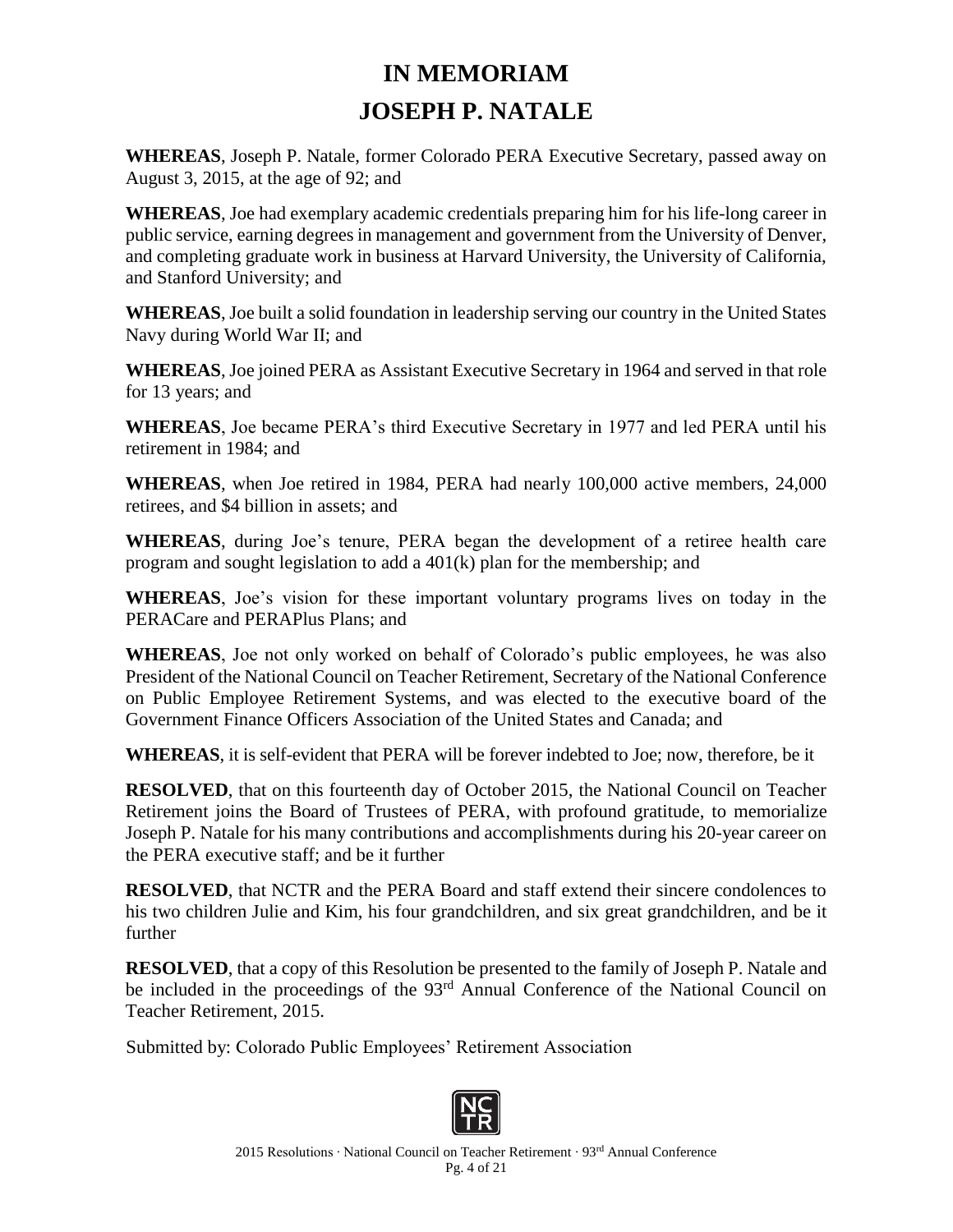## **IN APPRECIATION MELVYN AARONSON**

**WHEREAS**, Melvyn Aaronson, chair of the Teachers' Retirement Board since 2011 and trustee of the Board since 1980, is retiring from service with the City of New York after nearly 60 years of distinguished service to the people of the City and the members of the Teachers' Retirement System; and

**WHEREAS**, Mel Aaronson began his teaching career in his home borough, The Bronx, and served many years as a science teacher in City schools; and

**WHEREAS**, Mel Aaronson was a founder of the United Federation of Teachers in 1960 and has since served as a pension consultant, special representative, chair of its pension committee, and treasurer; and

**WHEREAS**, Mel Aaronson is a nationally recognized expert on public pensions, serving as co-chair of the New York City Municipal Labor Committee's pension committee, and president of the National Conference on Public Employee Retirement Systems; and

**WHEREAS**, Mel Aaronson has long been a fierce defender of public-sector pensions and a tireless advocate for retirement security for New York City's educators and all workers; and

**WHEREAS**, Mel Aaronson has dedicated his career to bettering the lives of TRS members as a group and as individuals, demonstrating vision and integrity, wisdom and modesty, warmth and humor; and

**WHEREAS**, Mel Aaronson has, throughout his 35 years on the TRS Board, shared his experience, commitment, and passion with the staff of TRS, all of whom will miss his dedication, his guidance, and his support of their work; and

**WHEREAS**, Mel Aaronson is highly regarded by all for his professional accomplishments and also admired and cherished by his family: his son Paul, daughter Jodie, son-in-law Miguel, grandson Ross, and granddaughter Liza—who has followed her grandfather's footsteps and become a teacher and UFT member; now, therefore, be it

**RESOLVED**, that on this fourteenth day of October 2015, the National Council on Teacher Retirement joins the board of the New York City TRS to congratulate Melvyn Aaronson on his retirement and to extend best wishes to him and his loved ones as he enjoys the retirement he has earned and truly deserves; and be it further

**RESOLVED**, that a copy of this Resolution be presented to Melvyn Aaronson and be included in the proceedings of the 93rd Annual Conference of the National Council on Teacher Retirement, 2015.

Submitted by: Teachers' Retirement System of the City of New York

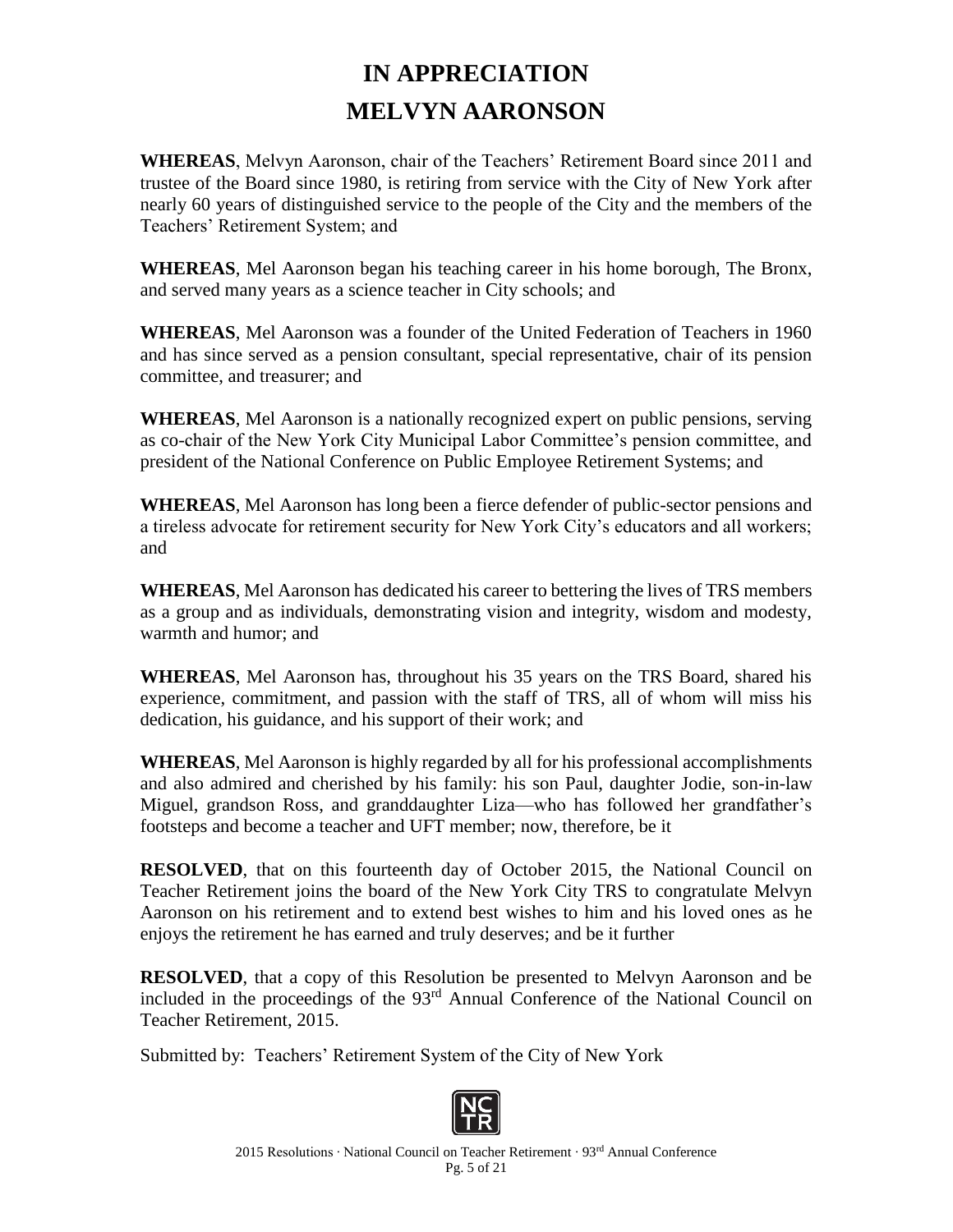# **IN APPRECIATION DR. WILLIAM C. "BILL" BAKER, ED.D.**

**WHEREAS**, Dr. William C. "Bill" Baker, Ed.D., has served as a member of the Board of Trustees of the Teachers' Retirement System of Louisiana for more 22 years, from January 10, 1992, through December 31, 2014, representing retired members; and

**WHEREAS**, during Dr. Baker's tenure, he has served as chair of the full board and held a seat on all of its committees, including the Legislative Committee where he has been chair for 18 years, bringing distinguished leadership, tremendous insight, and years of legislative and historical knowledge to this position; and

**WHEREAS**, during Dr. Baker's service as a fiduciary of the System trust, the Board expanded investments into international and alternative markets, growing assets from \$4.4 billion in FY 1992 to an all-time high \$17 billion for fiscal year ended June 30, 2014; and

**WHEREAS**, Dr. Baker has unequivocally supported initiatives that have protected or enhanced the financial soundness and sustainability of the System, including tying new benefits to an identifiable funding source; re-amortizing the UAL to provide for more level payments; establishing some of the strictest anti-spiking provisions in the country; creating a new tier of retirement benefits for prospective members; implementing new provisions for retirees who return to work; and applying a percentage of non-recurring general fund revenue to retirement system debt; and

**WHEREAS**, Dr. Baker has been a strong and respected voice for his constituents who have placed their trust in him for the last 22 years to safeguard benefits for educators, including revising the 20-year retirement provisions making the early retirement option cost-neutral to the System; instituting the five-year vesting provision; supporting legislation that increased the minimum amount of survivor benefits for spouses and minor children; securing a guarantee that the total payment of retirement benefits must at least equal a member's contribution; helping members affected by Hurricanes Katrina and Rita manage their retirement and DROP in the aftermath of one of the worst natural disasters in U.S. history; and granting COLAs in 1995, 1998, 1999, 2000, 2001, 2002, 2007, 2008, and 2014, as well as a supplemental retirement benefit in 2009 for retired members living at or below the poverty level; and

**WHEREAS**, Dr. Baker has dedicated many years to the support of education and educators, including his years teaching math and social studies at Youree Drive Middle School in Shreveport, and later as associate director and editor at the Louisiana Teachers Association, now known as the LAE, Louisiana Association of Educators; and

**WHEREAS**, Dr. Baker's service to the Teachers' Retirement System of Louisiana has been one characterized by his steadfast and uncompromising commitment to honor, duty, and excellence; now, therefore, be it

**RESOLVED**, that on this fourteenth day of October 2015, the National Council on Teacher Retirement joins the Teachers' Retirement System of Louisiana to hereby express appreciation to Dr. Baker for his long and dedicated service as a trustee and fiduciary; and be it further

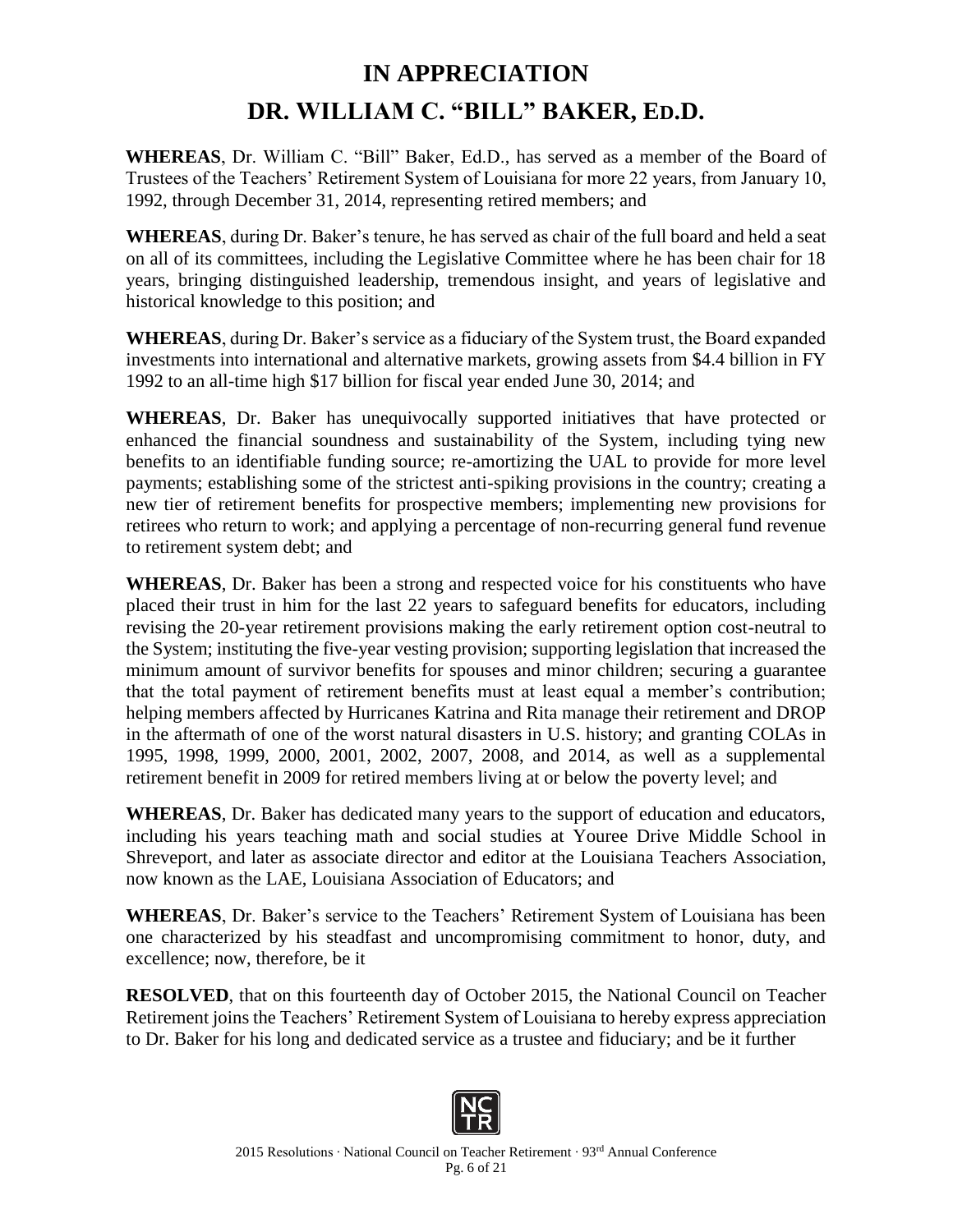**RESOLVED**, that a copy of this Resolution be presented to William C. "Bill" Baker, Ed.D., and be included in the proceedings of 93<sup>rd</sup> Annual Conference of the National Council on Teacher Retirement, 2015.

Submitted by: Teachers' Retirement System of Louisiana

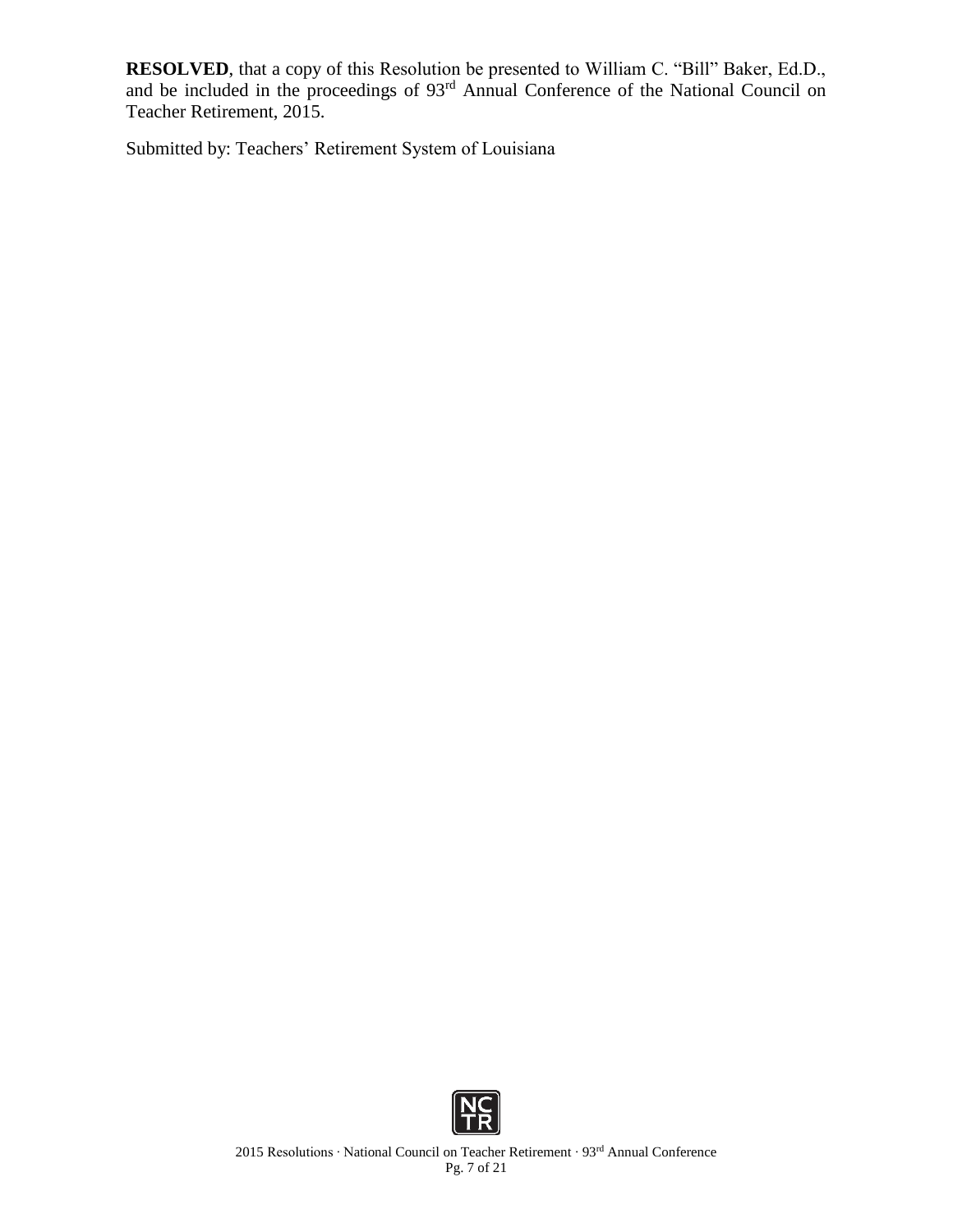## **IN APPRECIATION LEONARD BUMBACA**

**WHEREAS**, Leonard Bumbaca served as a valued member of the Board of Trustees of the Educational Employees' Supplementary Retirement System of Fairfax County (ERFC) from 2001 to 2015, and provided additional guidance as Board Chair from 2001–2007; and

**WHEREAS**, Mr. Bumbaca instituted, with the ERFC Executive Director, strategic planning, improved board policies and practices, electronic material updates, and enhanced training to effect best practices; and provided successful advocacy with plan sponsor and elected officials to maintain full funding and stakeholder support; and

**WHEREAS**, as an active participant in the National Education Association (NEA), Mr. Bumbaca, in 2001, cofounded the NEA Member Trustee Caucus with John Jensen, and subsequently chaired this information and advocacy group within NEA from 2002 to 2007; and

**WHEREAS**, Mr. Bumbaca worked further with NEA staff and leadership to promote retirement security issues, coordinate training events, assist in research, and present at several sessions; and

**WHEREAS**, Mr. Bumbaca served on the NEA Resolutions Committee from 2002 to 2008, where he worked on updating retirement security resolutions, which are the basis for the NEA's Legislative agenda; and, working closely with existing and former trustees on the committee, brought NCTR best practice language into NEA's belief documents; and, co-chaired the longest-serving sub-committee in NEA Resolutions history, completely rewriting and successfully presenting dozens of resolutions to the full committee, from 2006 to 2008; and

**WHEREAS**, Mr. Bumbaca served in 2006 on the Ad Hoc Committee on Defined Benefits of the Council of Institutional Investors (CII), which successfully recommended a comprehensive proposal to sustain defined benefit plans as the central element of retirement programs offered to workers; and

**WHEREAS**, for more than a decade, Mr. Bumbaca was actively involved in the National Council on Teacher Retirement, both as a contributing attendee in NCTR educational programs and as a dedicated member of many committees, including Trustee Education (2002); Legislative (2003–2005); Nominating (2004); Research and Development, which he cochaired (2006–2007); and the Executive Committee (2007–2013); now, therefore, be it

**RESOLVED**, that on this fourteenth day of October 2015, the National Council on Teacher Retirement joins with the ERFC to express sincere appreciation to Mr. Bumbaca for his dedicated service to ERFC and for his steadfast commitment to public teachers overall; and be it further

**RESOLVED**, that a copy of this Resolution be presented to Leonard Bumbaca and be included in the proceedings of the 93rd Annual Conference of the National Council on Teacher Retirement, 2015.

Submitted by: ERFC–Fairfax County

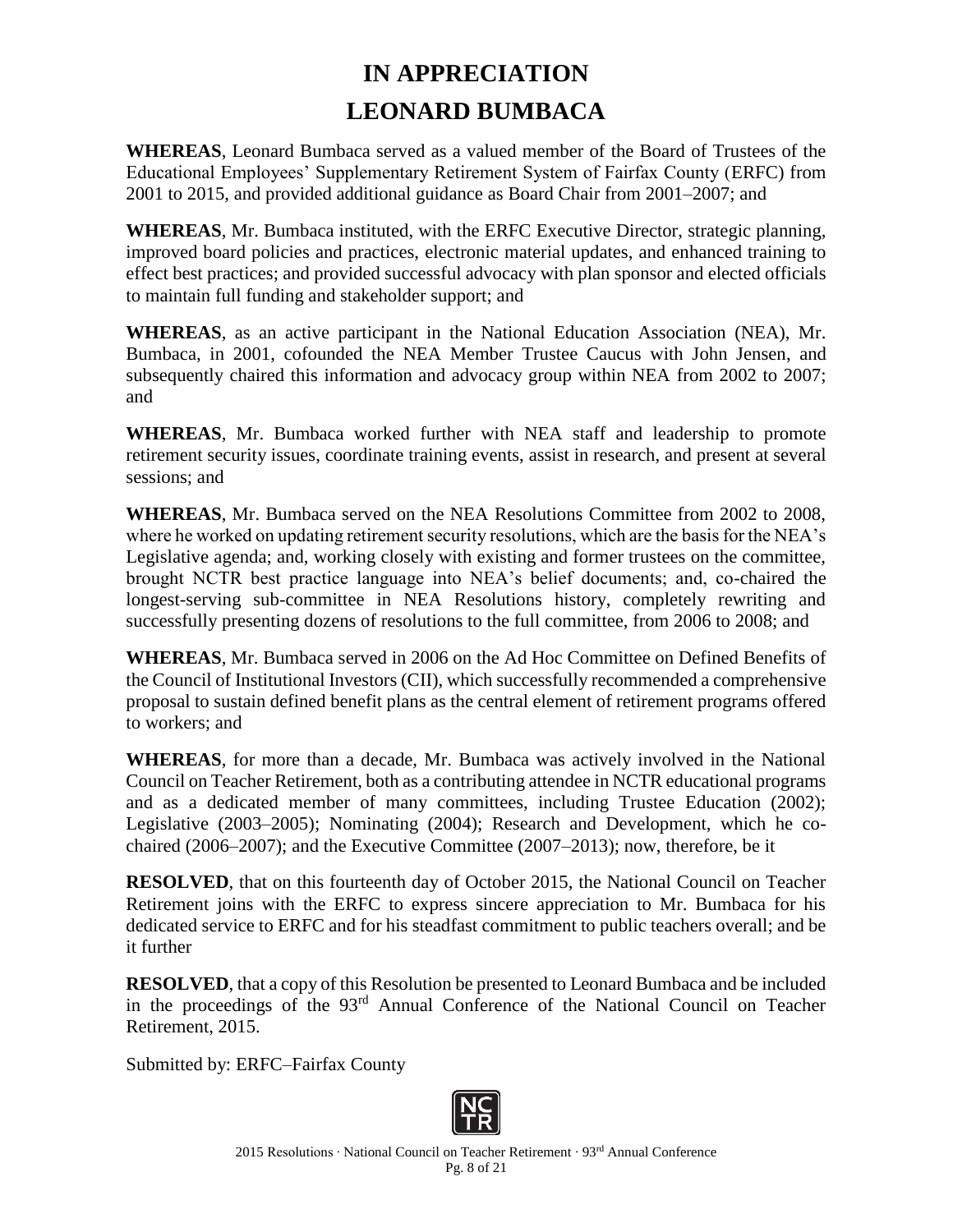### **IN APPRECIATION MS. HAZEL COLEMAN**

**WHEREAS**, Ms. Hazel Coleman has served on the Board of Trustees of the Arkansas Teacher Retirement System as a Member Trustee (Minority) in Position No. 8 from January 1, 1998, until June 30, 2015; and

**WHEREAS**, Ms. Coleman served as a member of the Board of Trustees for 17 years, the second longest continuous service of any Board member in the history of the Arkansas Teacher Retirement System; and

**WHEREAS**, Ms. Coleman compiled a long record of strong leadership during her years on the Board, having served on the Policy, Investment, Executive, and Operations Committees; and

**WHEREAS**, Ms. Coleman's involvement with the Arkansas Teacher Retirement System Board provided a valuable service to the System by means of her knowledge, counsel, and leadership; now, therefore, be it

**RESOLVED**, that on this fourteenth day of October 2015, the National Council on Teacher Retirement joins with the Board of Trustees of the Arkansas Teacher Retirement System to express sincere appreciation for Ms. Coleman's leadership, wisdom, and dedicated service to the State of Arkansas and the members of ATRS; and be it further

**RESOLVED**, that a copy of this Resolution be presented to Ms. Hazel Coleman and be included in the proceedings of the 93rd Annual Conference of the National Council on Teacher Retirement, 2015.

Submitted by: Arkansas Teacher Retirement System

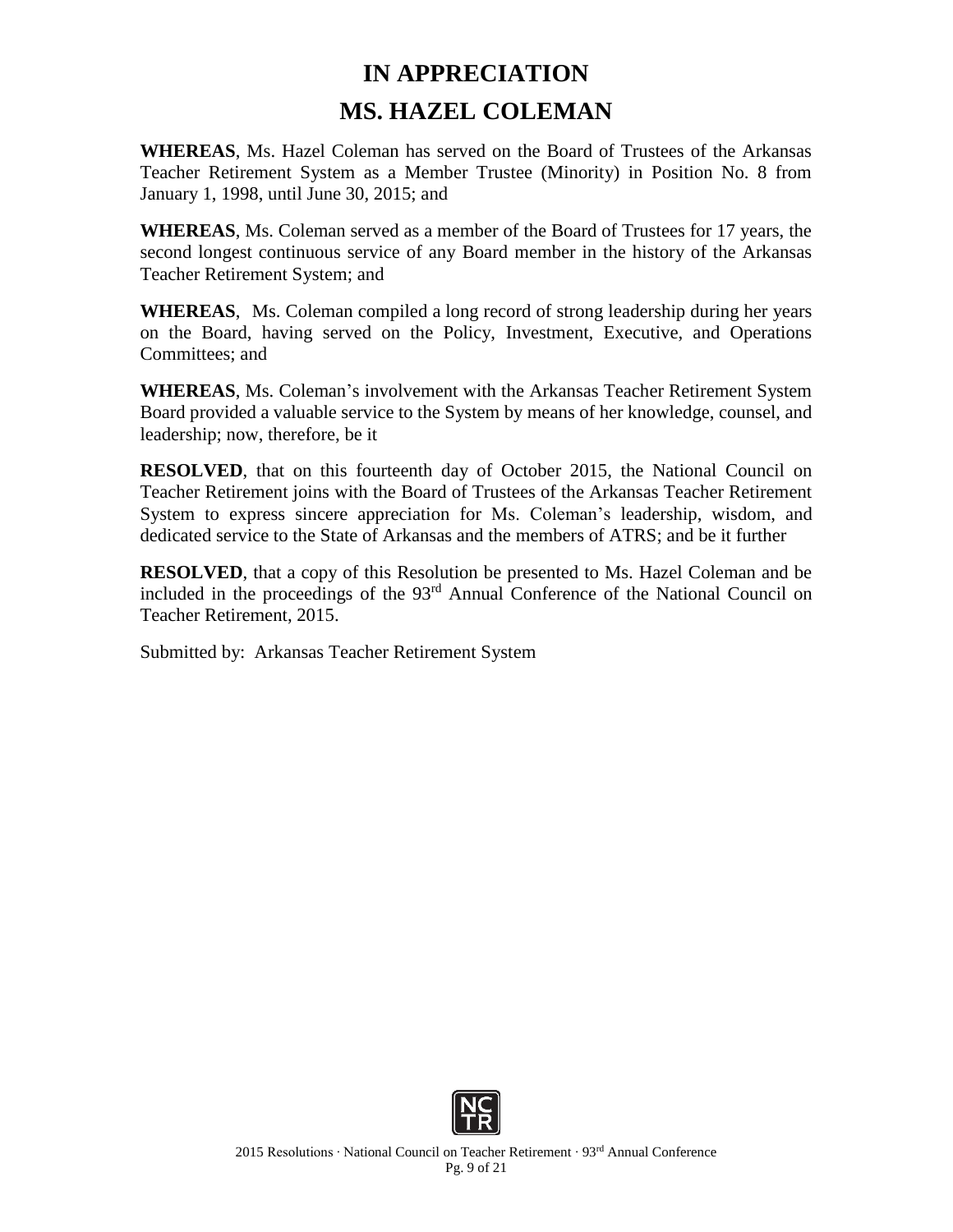# **IN APPRECIATION BRYAN DAHL**

**WHEREAS**, Bryan Dahl, has served as a Trustee of the Minnesota Teachers Retirement Association (TRA) with distinction for five years, from February 2010 through December 2014 representing the Commissioner of Minnesota Management and Budget (MMB); and

**WHEREAS**, Mr. Dahl served MMB and the members and retirees of the Minnesota TRA with professionalism and dedication; and

**WHEREAS**, during Mr. Dahl's tenure on the TRA Board, he worked very hard to develop and advance financial sustainability measures that were critically important to the future financial viability of TRA and the retirement security of members; and

**WHEREAS**, Mr. Dahl was an active and regular participant in TRA Board meeting policy discussions and decision making; now, therefore, be it

**RESOLVED**, that on this fourteenth day of October 2015, the National Council on Teacher Retirement joins with the Board of Trustees of the Minnesota Teachers Retirement Association to express sincere appreciation for Mr. Dahl's leadership, wisdom, and dedicated service to the State of Minnesota and the active and retired members and beneficiaries of TRA; and be it further

**RESOLVED**, that a copy of this Resolution be presented to Bryan Dahl and be included in the proceedings of the 93rd Annual Conference of the National Council on Teacher Retirement, 2015.

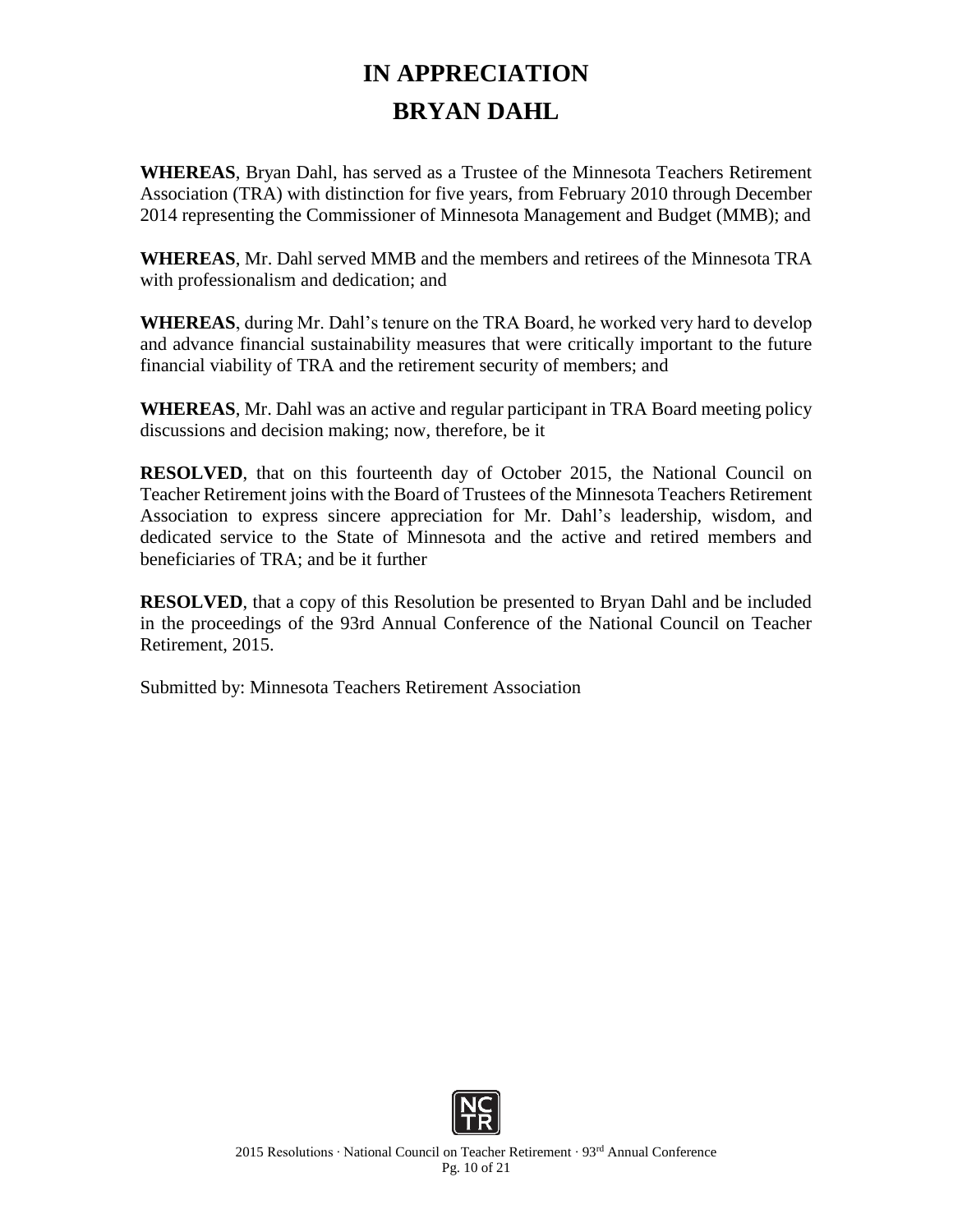### **IN APPRECIATION LEIGHTON M. FRITZ**

**WHEREAS**, Leighton M. Fritz, has served as a Trustee of the Minnesota Teachers Retirement Association (TRA) with distinction for four years, from July 2011 through June 2015; and

**WHEREAS**, Mr. Fritz was elected by the active membership of TRA and has served both the members and retirees of TRA with professionalism and dedication, drawing upon his financial background and 30+ years of accounting experience; and

**WHEREAS**, during Mr. Fritz's tenure on the TRA Board, he closely monitored TRA's financial status to assure its long-term stability and worked on developing a revised early retirement benefit calculation to enhance the retirement security of members; now, therefore, be it

**RESOLVED**, that on this fourteenth day of October 2015, the National Council on Teacher Retirement joins with the Board of Trustees of the Minnesota Teachers Retirement Association to express sincere appreciation for Mr. Fritz's leadership, wisdom, and dedicated service to the active and retired members and beneficiaries of TRA; and be it further

**RESOLVED**, that a copy of this Resolution be presented to Leighton Fritz and be included in the proceedings of the 93rd Annual Conference of the National Council on Teacher Retirement, 2015.

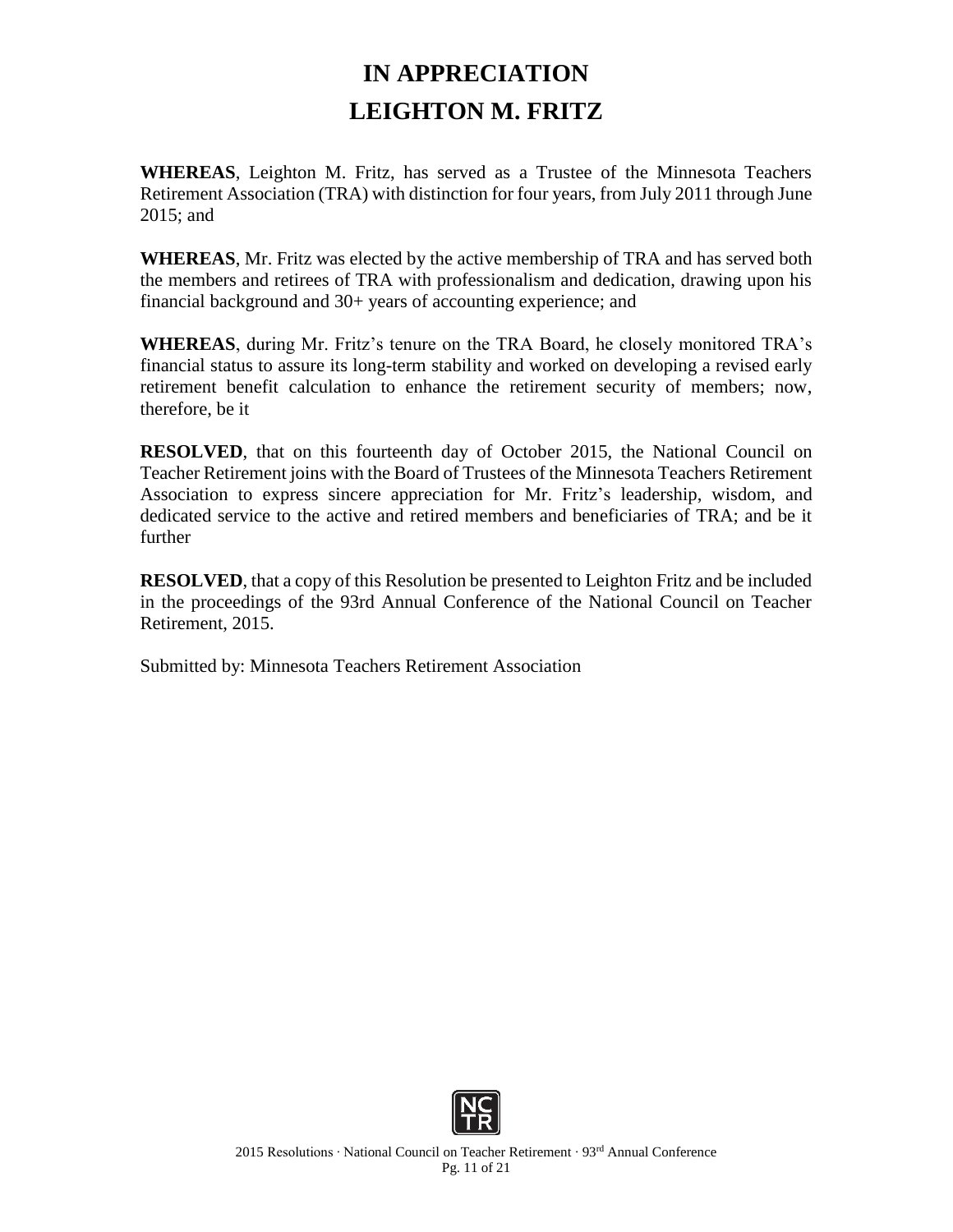### **IN APPRECIATION ROSE HERMODSON**

**WHEREAS**, Rose Hermodson, has served as a Trustee of the Minnesota Teachers Retirement Association (TRA) with distinction for nearly four and one half years, from February 2011 through June 2015; and

**WHEREAS**, Rose Hermodson was appointed by the State of Minnesota's Commissioner of Education as her designee on the TRA Board to represent the interests of Minnesota's education community and to serve both the members and retirees of TRA; and

**WHEREAS**, Ms. Hermodson brought to the TRA Board decades of experience working on teacher retirement and pension issues and a tremendous wealth of knowledge about the education profession, which enabled her to contribute her extensive expertise to board deliberations and decisions; and

**WHEREAS**, during Ms. Hermodson's tenure on the TRA Board, she actively participated in developing revised early retirement benefit factors, closely monitored TRA's financial status to assure its long-term stability and worked hard to ensure the preservation of defined-benefit plan protection for Minnesota's public educators; now, therefore, be it

**RESOLVED**, that on this fourteenth day of October 2015, the National Council on Teacher Retirement joins with the Board of Trustees of the Minnesota Teachers Retirement Association to express sincere appreciation for Ms. Hermodson's leadership, wisdom, and dedicated service to the children of the state of Minnesota and the active and retired members and beneficiaries of TRA; and be it further

**RESOLVED**, that a copy of this Resolution be presented to Rose Hermodson and be included in the proceedings of the 93rd Annual Conference of the National Council on Teacher Retirement, 2015.

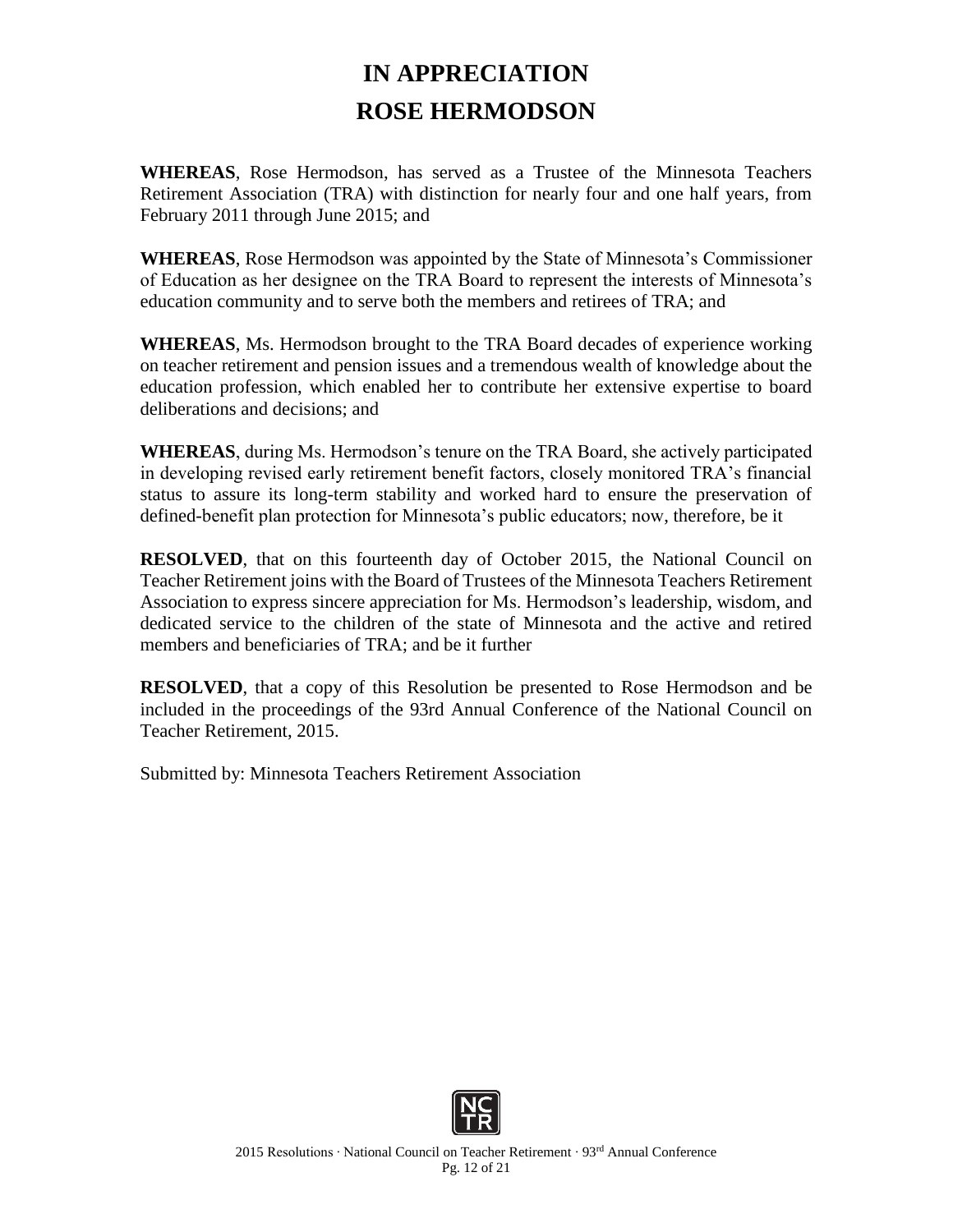# **IN APPRECIATION BOB LOWE**

**WHEREAS**, Bob Lowe, has served as a Trustee of the Minnesota Teachers Retirement Association (TRA) with distinction for sixteen years, from May 1999 through May 2015, representing the Minnesota School Boards Association (MSBA) as its Assistant Deputy Director; and

**WHEREAS**, Mr. Lowe served the MSBA and the members and retirees of the Minnesota TRA with professionalism and dedication; and

**WHEREAS**, during Mr. Lowe's tenure on the TRA Board, he worked very hard to develop and advance financial sustainability measures that were critically important to the future financial viability of TRA and the retirement security of members; and

**WHEREAS**, Mr. Lowe has been an active and regular participant in TRA Board meeting policy discussions and decision making, working to ensure equity and fairness for all Minnesota teachers and administrators; now, therefore, be it

**RESOLVED**, that on this fourteenth day of October 2015, the National Council on Teacher Retirement joins with the Board of Trustees of the Minnesota Teacher Retirement Association to express sincere appreciation for Mr. Lowe's leadership, wisdom, and dedicated service to the active and retired members and beneficiaries of TRA; and be it further

**RESOLVED**, that a copy of this Resolution be presented to Bob Lowe and be included in the proceedings of the 93rd Annual Conference of the National Council on Teacher Retirement, 2015.

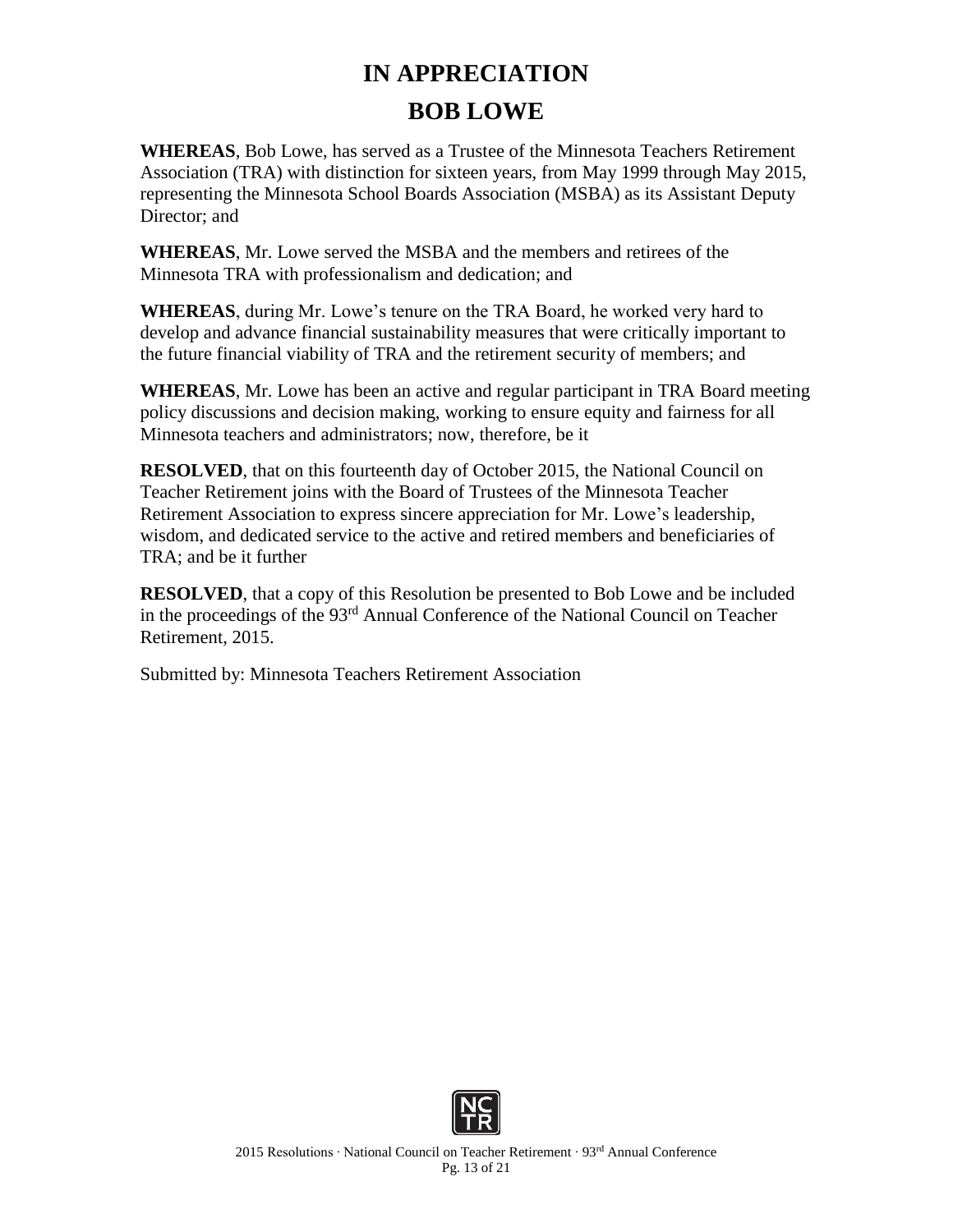#### **IN APPRECIATION JOE A. POTTS, JR.**

**WHEREAS**, Mr. Joe A. Potts, Jr., served as a member of the Board of Trustees of the Teachers' Retirement System of Louisiana from January 10, 2011, through December 31, 2014, representing active members employed in District 1, which includes the parishes of Ascension, Jefferson, Plaquemines, St. Bernard, St. Charles, St. James, and St. John; and

**WHEREAS**, during his tenure on the board, Mr. Potts has served admirably on the Investment, Budget & Finance, Legislative, Membership & Entitlements, Elections, and Executive committees; and

**WHEREAS**, Mr. Potts has been an exemplary trustee, providing strong leadership as vice chair of the Board and Executive committees; and chair of the Investment Committee for the past two years—a period of time when the System has continued to be recognized for excellence in the areas of pension administration and investment performance; and

**WHEREAS**, during Mr. Potts' tenure on the Board, he has exhibited a keen understanding and awareness of the System's investment approach and priorities, enabling the program to achieve robust returns and record assets, including a market rate of return of 26.76% in Fiscal Year 2012, making TRSL the highest performing pension fund that year among public plans with assets greater than \$1.0 billion; and in Fiscal Year 2014, when assets reached an all-time high of \$17.9 billion; and

**WHEREAS**, Mr. Potts has contributed thoughtful analysis and guidance on numerous issues affecting the System and its members, including supporting legislation that enhances the fiscal soundness and sustainability of the System, while opposing efforts that sought to adversely impact the benefit structure of the plan or its operational and investment functions; and

**WHEREAS**, Mr. Potts has always been committed to preserving the defined benefit structure of the retirement plan; to safeguarding the assets TRSL holds in trust to provide lifetime retirement income for System members and their beneficiaries; and to continuing the dedicated work of the Board in protecting the interests of professionals in the educational community; and

**WHEREAS**, over the past 40 years, Mr. Potts has built a distinguished career in the field of education, particularly in Jefferson Parish where he first went to work at the school board in 1974, and later spent more than two decades vocalizing the needs and concerns of teachers as president and president-emeritus of the Jefferson Federation of Teachers; and

**WHEREAS**, Mr. Pott's service to the Teachers' Retirement System of Louisiana has been one that meets the highest standards of honor and integrity; now, therefore, be it

**RESOLVED**, that on this fourteenth day of October 2015, the National Council on Teacher Retirement joins the Teachers' Retirement System of Louisiana to hereby express appreciation to Mr. Potts for his dedicated service to the Teachers' Retirement System of Louisiana as a trustee and fiduciary; and be it further

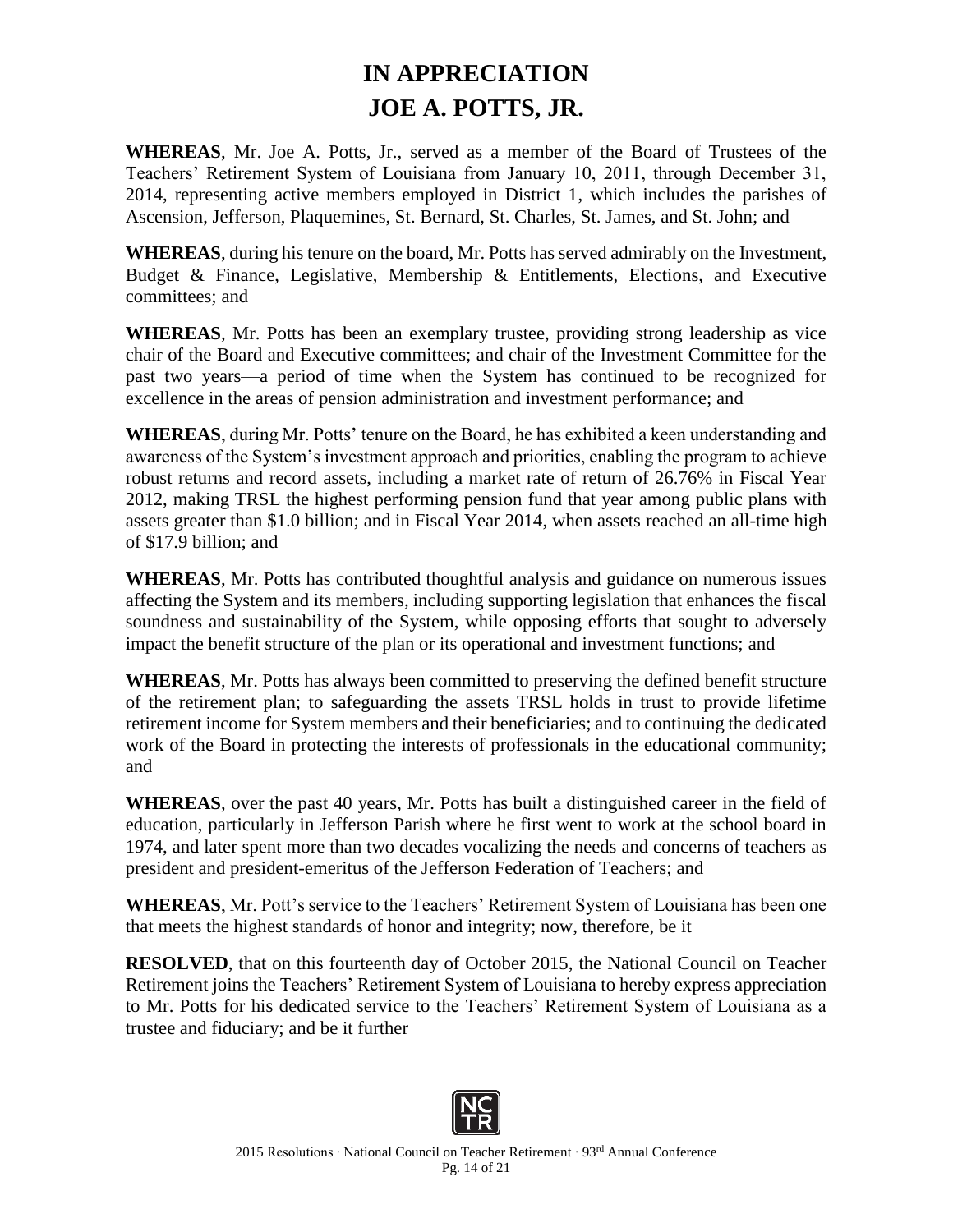**RESOLVED**, that a copy of this Resolution be presented to Joe A. Potts, Jr., and be included in the proceedings of 93<sup>rd</sup> Annual Conference of the National Council on Teacher Retirement, 2015.

Submitted by: Teachers' Retirement System of Louisiana

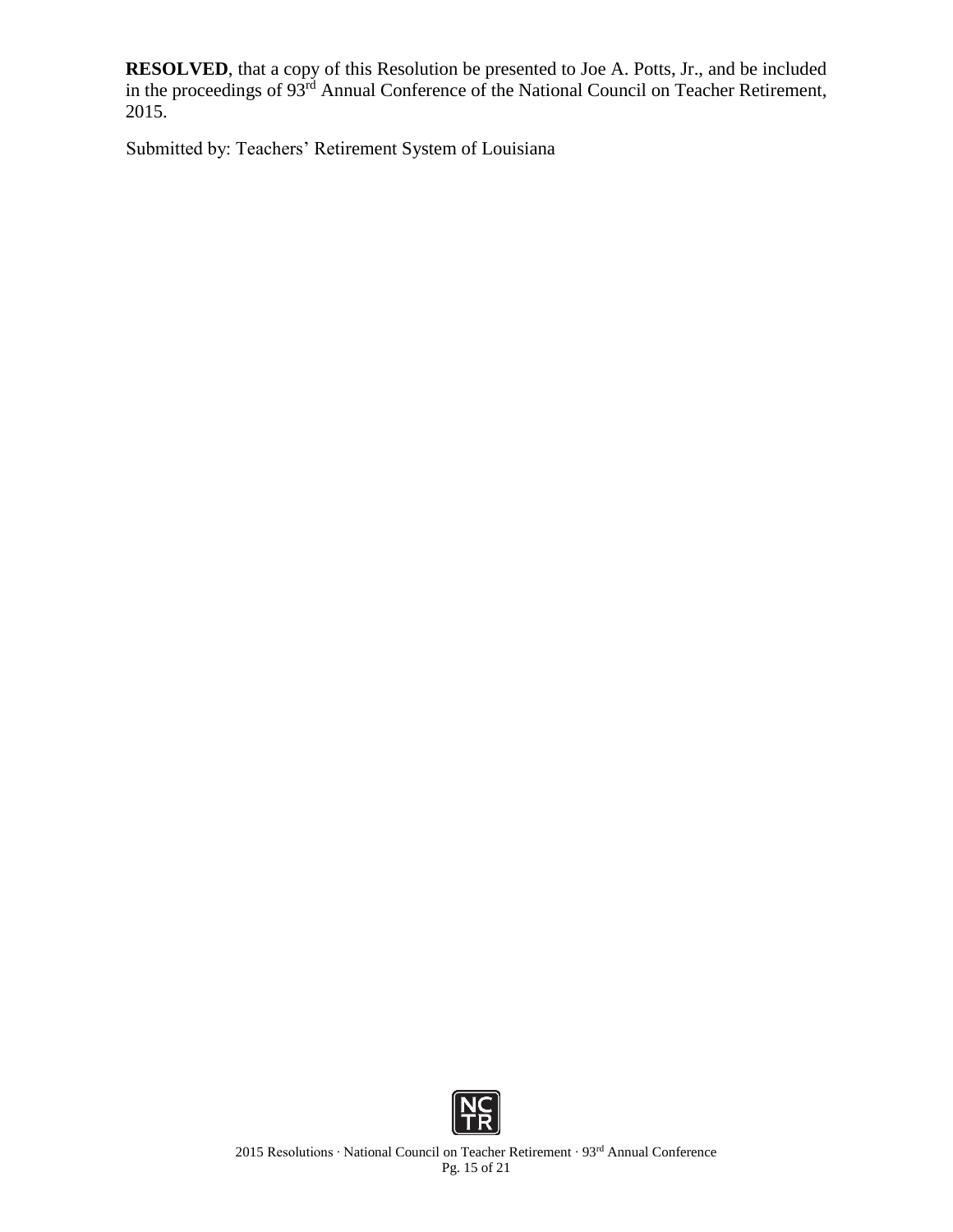#### **IN APPRECIATION MICHAEL W. SMITH**

**WHEREAS**, Michael W. Smith served the Omaha School Employees' Retirement System with dedication and distinction as Assistant Administrator for 3 years and Executive Director for 23 years; and

**WHEREAS**, Mike brought his high standards of leadership, honesty, loyalty, dedication, and integrity to the position at all times in working to provide a better retirement and investment program for the Omaha Public Schools' employees and retirees; and

**WHEREAS**, Mike has been an active figure in the Omaha Public Schools and has been actively involved in numerous civic, professional, and educational organizations; and

**WHEREAS**, Mike assisted in the enactment of numerous pieces of legislation and the formulation of policies that have brought about significant improvements in the benefits for both the active and retired membership, while working to preserve the actuarial soundness of the Retirement System; and

**WHEREAS**, Mike leaves a legacy of invaluable knowledge, guidance, financial expertise, and leadership during the period when the Retirement System grew from a \$179 million portfolio of primarily fixed income securities to a widely diversified, professionally managed investment portfolio of \$1.2 billion; and

**WHEREAS**, Mike was an active participant in the National Council on Teacher Retirement, having chaired the Credentials committee and having served on the Resolutions, the Legislative, and the Administrator Education committees; and

**WHEREAS**, Mike will be retiring from the Omaha School Employees' Retirement System on December 31, 2015; now, therefore, be it

**RESOLVED**, that on this fourteenth day of October 2015, the National Council on Teacher Retirement joins with the Retirement System members, Board of Trustees, Board of Education, and staff in extending their grateful appreciation to Mike and recognize him for his dedicated service to the members of the Retirement System and extend their best wishes to him and his wife, Cheryl, for good health and for success and happiness in all their future endeavors; and be it further

**RESOLVED**, that a copy of this Resolution be presented to Michael W. Smith and be included in the proceedings of the 93rd Annual Conference of the National Council on Teacher Retirement, 2015.

Submitted by: Omaha School Employees' Retirement System

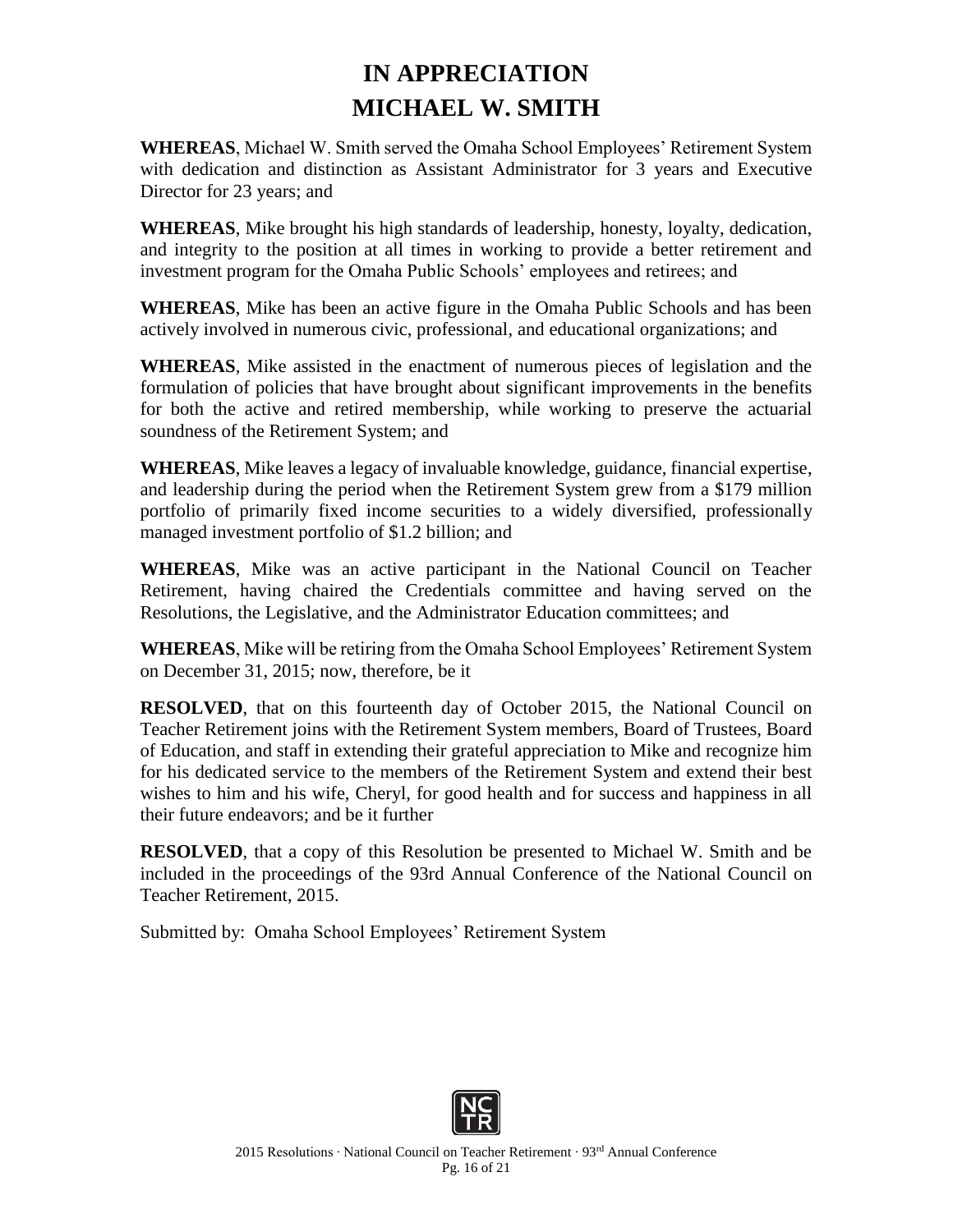### **IN APPRECIATION JOHN YOUNG**

**WHEREAS**, John Young has served as a Trustee of the Omaha School Employees' Retirement System as a representative of the certificated employees for nine years; and

**WHEREAS**, John has served the active and retired members of the System with loyalty, dedication, and integrity; and

**WHEREAS**, John has been an active participant in the National Council on Teacher Retirement throughout his service on the Board of Trustees and was a delegate or alternate to the annual meetings for seven years; and

**WHEREAS**, John ended his service on the Board of Trustees and to NCTR in August, 2015; now, therefore, be it

**RESOLVED**, that on this fourteenth day of October 2015, the National Council on Teacher Retirement joins with the Retirement System in expressing appreciation to John for his contributions and for his dedicated years of service to the Omaha School Employees' Retirement System; and be it further

**RESOLVED**, that a copy of this Resolution be presented to John Young and be included in the proceedings of the 93rd Annual Conference of the National Council on Teacher Retirement, 2015.

Submitted by: Omaha School Employees' Retirement System

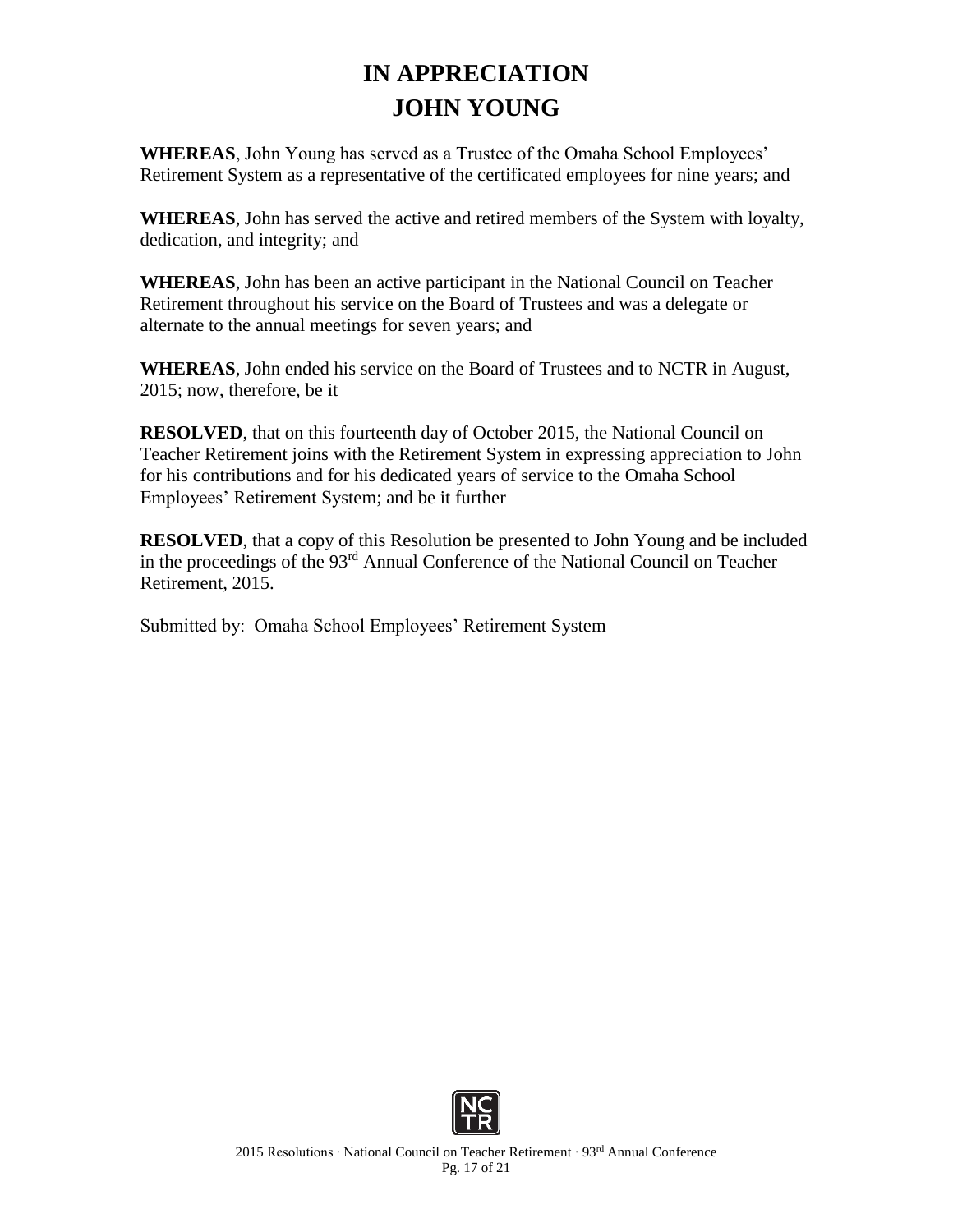#### **POLICY**

#### **NATIONAL COUNCIL ON TEACHER RETIREMENT GOVERNANCE RESOLUTION**

**WHEREAS**, the National Council on Teacher Retirement's (NCTR) current Constitution provides for two-year and four-year terms and does not specify equal and shared governance representation between NCTR's Administrator and Trustee members; and

**WHEREAS**, a Resolution has been submitted creating an Executive Committee with 10 members serving overlapping three-year terms with equal representation by Administrators and Trustees; therefore

**BE IT RESOLVED**, that the NCTR Constitution, Article III, Section I and II; and Article IV, Section I, be amended as follows:

#### ARTICLE III-OFFICERS AND EXECUTIVE COMMITTEE

#### **Section 1. Officers**

(a) The officers shall be: President, President-Elect, Secretary-Treasurer, and the immediate Past-President.

(b) The President-Elect shall be elected from the Executive Committee by the active members of the Council at its annual meeting pursuant to Section 2(b) of this Article. The President-Elect shall automatically succeed to the presidency upon the completion of his/her term. The President shall automatically succeed to be immediate Past-President upon completion of his/her term. The Secretary-Treasurer shall be elected by the Executive Committee from among the Committee's members.

(**c**) All officers shall serve without salary or honorarium. Officers and members of the Executive Committee shall be reimbursed for expenses incurred in carrying out their duties.

(d) Terms of Office: The President, President-elect, and the immediate Past-President shall each serve a one-year term. The Secretary-Treasurer shall serve a term of one year and may be reelected annually, but not to exceed his/her term on the Executive Committee.

(e) Duties:

- The President shall serve as the Chairperson of the Executive Committee.
- The President-Elect shall serve as the Vice-Chairperson of the Executive
- Committee and shall oversee the program of the Annual Meeting.
- The Secretary-Treasurer shall oversee the finances of the NCTR.

#### **Section 2. Executive Committee**

(a) Composition: The Executive Committee shall be composed of ten members. Five of the members shall be system officers and five of the members shall be board members. Three of the members shall be the President, President-Elect, and immediate Past-President. Of the seven

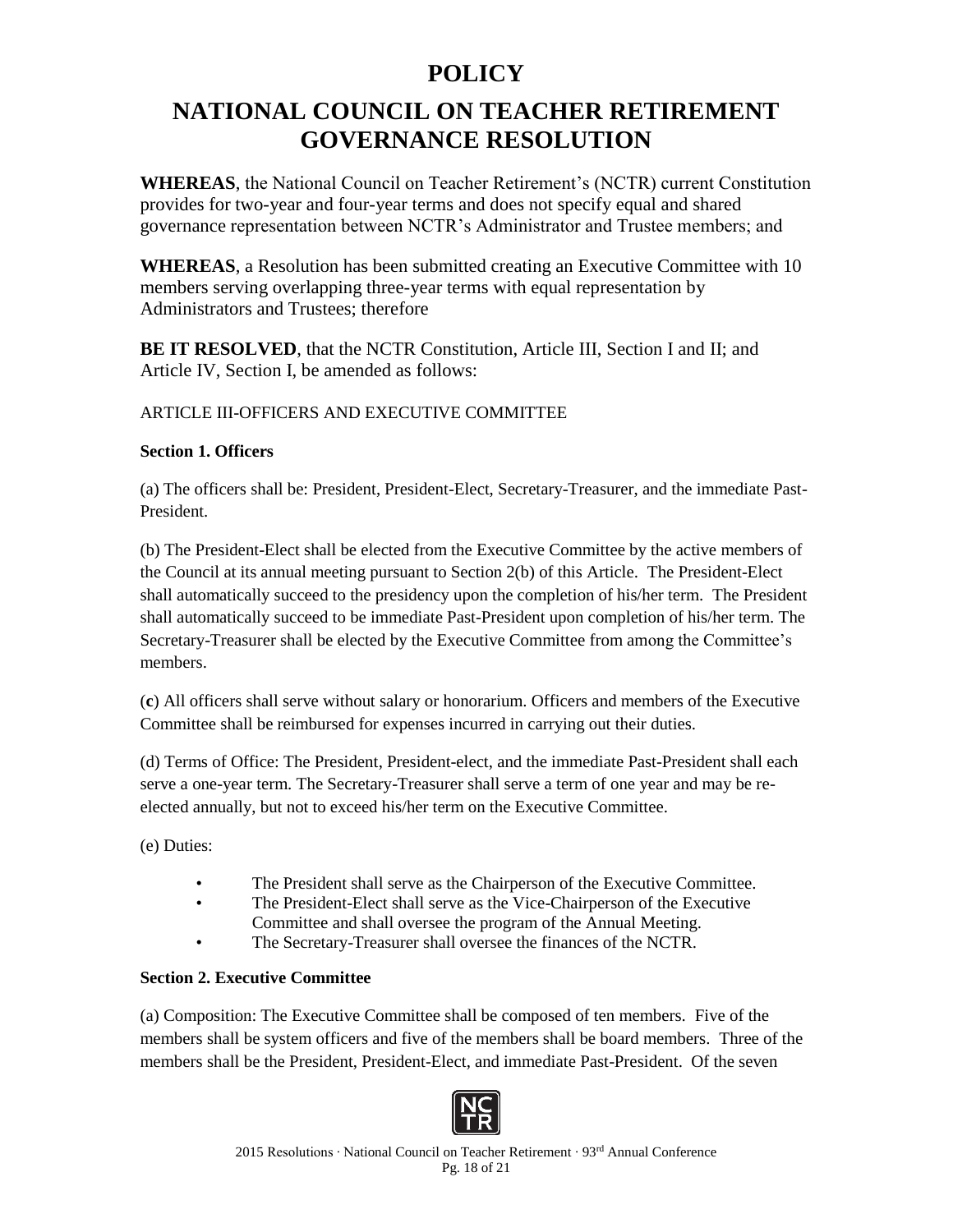remaining members, one shall be elected Secretary-Treasurer by the Executive Committee. Executive Committee members shall be executive officers, staff members, or board members of active members of the Council. No active member of the Council shall be represented on the Executive Committee by more than one member. Membership on the Executive Committee shall cease when a committee member's employment or affiliation as an executive officer, staff member, or board member with an active Council member is terminated, provided, however, that the Executive Committee may allow the President to complete his/her term notwithstanding his/her retirement from employment or affiliation as a system officer or board member with an active Council member is terminated.

(b) Election of President-Elect and Executive Committee Members: The Nominating Committee shall propose to the Council delegates at the annual meeting a nominee for President-Elect. In making such proposal, the Nominating Committee shall alternate between a system officer or board member yearly. A nominee for President-Elect shall be serving on the Executive Committee at the time of his/her nomination. The Nominating Committee shall also propose a slate of nominees to succeed the Executive Committee members whose terms are expiring. Such proposals shall be in accordance with the terms of paragraph (a) of this section.

(c) Terms of Office:

- 1. The President, President-Elect, and immediate Past-President shall serve in these respective offices for one year. Such service shall be concurrent with their term of office on the Executive Committee.
- 2. The term of Secretary-Treasurer shall be one year and he/she may be re-elected.
- 3. The Executive Committee members shall serve overlapping three-year terms, and no member shall serve more than two consecutive three-year terms.
- 4. The terms of office of the Council Officers and Executive Committee Members shall coincide with the adjournment of the annual meeting of the Council.
- 5. Notwithstanding the term limits stated in the section, those serving in the role of President, President-Elect, or immediate Past-President shall continue their service on the Executive Committee until their term as immediate Past-President expires.

(d) Duties: The Executive Committee shall be responsible for establishing policies to govern the activities of the Council and for supervising its operations. The Executive Committee shall have the authority to: designate the location of the Council's headquarters, including rotating headquarters; hire staff; contract with consultants; establish training programs; create a political action committee pursuant to applicable federal and state law; enter into contracts on behalf of the Council; and carry out such other activities as are in the Council's interest.

(e) Vacancies: In the event of the death, disability, or resignation of any member of the Executive Committee, with the exception of the immediate past president, the resulting vacancy shall be filled with the vacancy provisions as adopted by the Executive Committee and that are in effect at the time of such event.

ARTICLE IV – COMMITTEES

**Section 1. Standing and Special Committees**

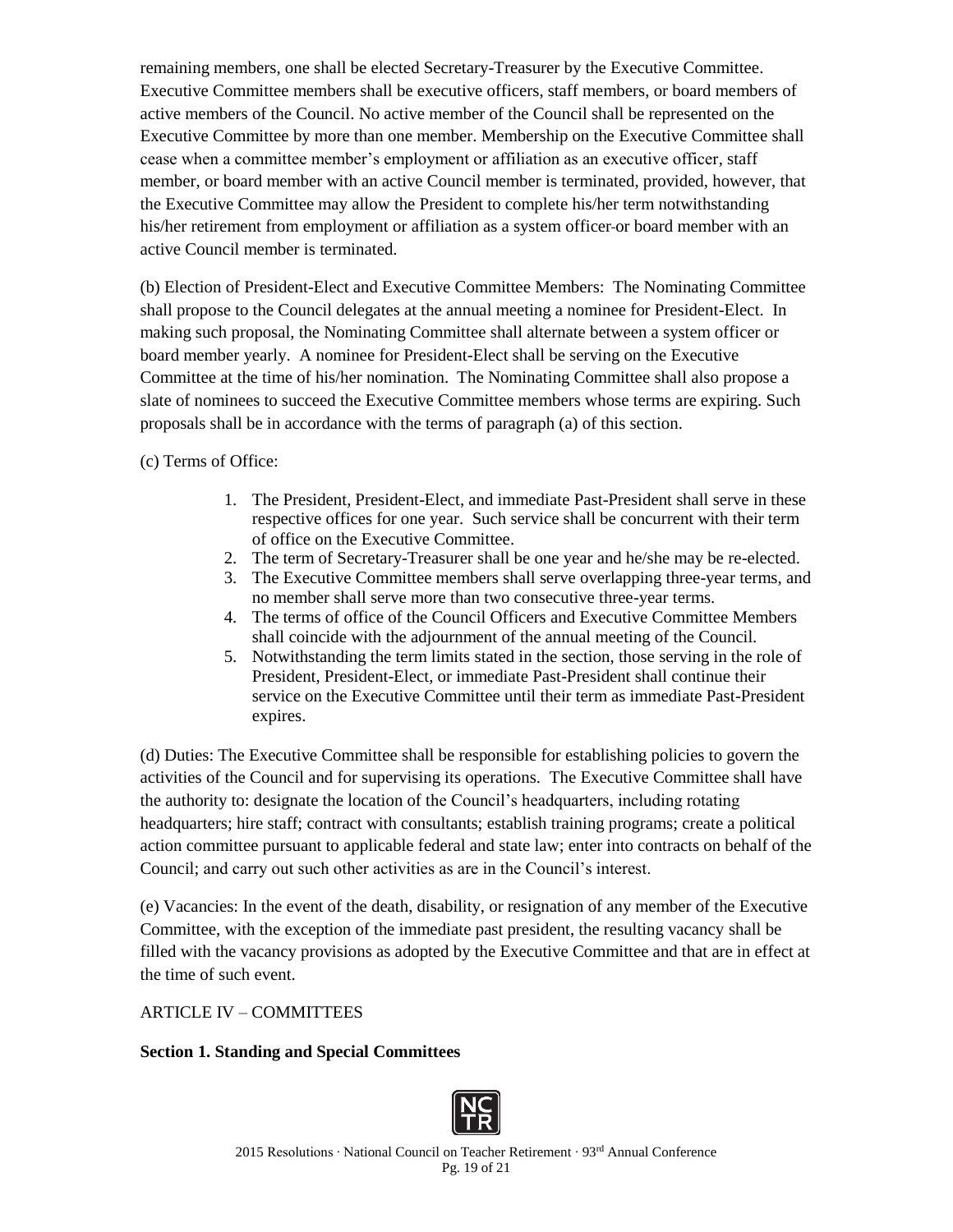The Executive Committee shall establish such standing committees listed below. The President may establish special committees as he/ she deems desirable to fulfill the purposes of the Council. The President shall select the members of the standing and special committees with the concurrence of the Executive Committee. The terms of committee members shall coincide with the annual meeting of the Council. Such committees may be composed of members of the Executive Committee. Committee members shall be executive officers, staff members, or board members of active members of the Council. The President shall fill any vacancies in standing and special committees which occur between Executive Committee meetings.

Standing committees shall include:

(a) A Resolutions Committee to recommend to the Council positions that the Council should take in regard to public policy issues**.** This may include resolutions affecting the concerns of retired teachers.

Resolutions shall be approved by a vote of sixty percent of the Delegates present at the annual meeting.

(b) A Legislative Committee to implement the policies of the Executive Committee in regard to federal or state legislative or agency decisions or proposals that impact the Council or its members. Its activity shall include the development and implementation of strategies to promote or oppose legislative or executive branch decisions or proposals. The Legislative Committee shall also monitor all federal legislative or executive agency initiatives that significantly affect public retirement systems and, where appropriate, shall make recommendations for action to the Executive Committee regarding those initiatives.

(c) A Nominating Committee to nominate for approval by the Council a candidate for the President-Elect and candidates to succeed the Executive Committee members whose terms are expiring. The Nominating Committee shall be chaired by the immediate Past-President and shall consist of two System Officers and two Board Members nominated by the immediate Past-President and ratified by the Executive Committee. The Nominating Committee will also fulfill those other responsibilities as provided by the vacancy provisions adopted by the Executive Committee.

(d) A Credentials Committee to verify that the delegates and alternates of the Council meet the qualifications to vote at the annual meeting or other meetings of the Council.

#### **Respectfully Endorsed By:**

#### **NCTR Executive Committee Members (2014-2015):**

**Jim Sando, President** Trustee - Pennsylvania PSERS

**Jay Stoffel, President-Elect** Deputy Executive Director - Minnesota TRA